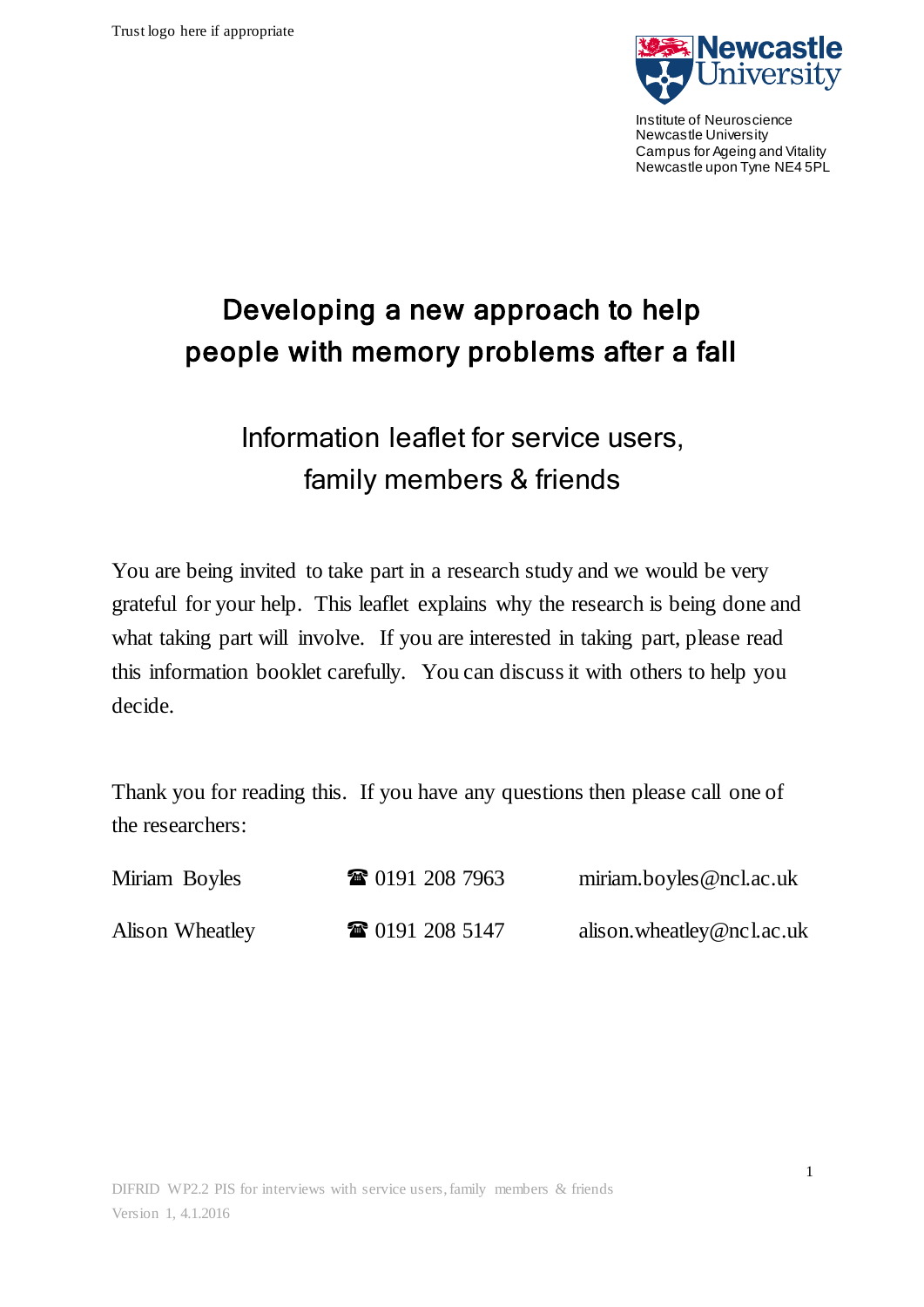#### *What is the study about?*

We are hoping to learn from existing services how best to support people with memory problems with fall-related injuries. Being given this leaflet does **not** mean that you have memory problems.

## *How can I help?*

You have been given this leaflet because you have been using <*name of service>* after your fall*.* We would like to talk to you and/or a family member or friend about the help you received and how this could be improved. We will use your experiences and those of other people like you to help us to develop a new approach for people with memory problems with fall-related injuries.

## *What will I have to do?*

If you decide to take part in this research then the researcher will ask you and/or a family member or friend who provides help with day-to-day activities to:

- Complete a consent form
- Tell us what you thought of any help you received
- Discuss what extra help might have been useful
- Share your ideas for improving services

The interview would be conducted by one of our researchers, Miriam Boyles or Alison Wheatley, and would last no more than one hour. You can stop the interview or take a break at any time. We can also arrange to continue the interview on a different day if you would prefer.

## *What difference will it make?*

It is unlikely that taking part will help you directly. However, you may enjoy talking to the researcher. Your ideas and experiences will help us create a new approach to helping people with memory problems who fall in the future.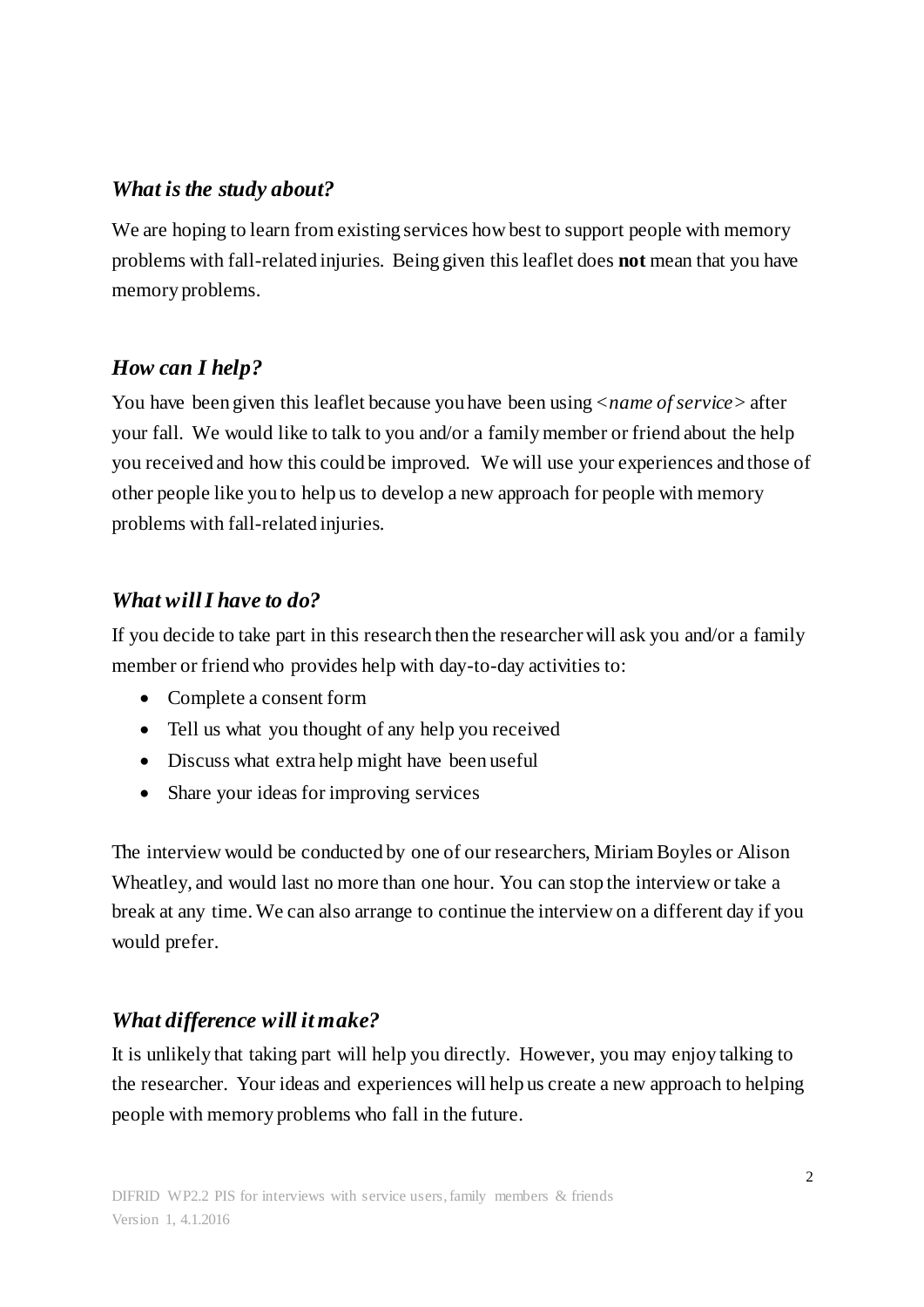#### *Is the study confidential?*

Your contact details will be stored securely and will only be used to contact you about this research project. The research and development department oversee research within Newcastle upon Tyne Hospitals NHS Trust. They may look at data collected during the study to make sure that the research is being conducted properly.

We would like to tape record the interview. We will store the recordings securely. Each participant will be given a study number. When we write up the conversations we will only use your study number so that you cannot be recognised. We may use your words when we write up our findings but your name will not be used.

If you tell us anything that could put yourself or other people at risk, we would have to act on this information by telling your doctor or others involved in your care. The study has been approved by the National Research Ethics Service Committee North East – Newcastle and North Tyneside 1.

## *What if there is a problem?*

If you have any concerns or complaints about the research, we will do our best to resolve them. Please contact Dr Louise Allan:

 $\bullet$  0191 208 2420 Email: [louise.allan@ncl.ac.uk](mailto:louise.allan@ncl.ac.uk) Post: Biomedical Research Building, Campus for Ageing and Vitality, Newcastle University, Newcastle upon Tyne, NE4 5PL

If you remain unhappy and wish to complain formally, you can do this through the NHS Complaints Procedure.